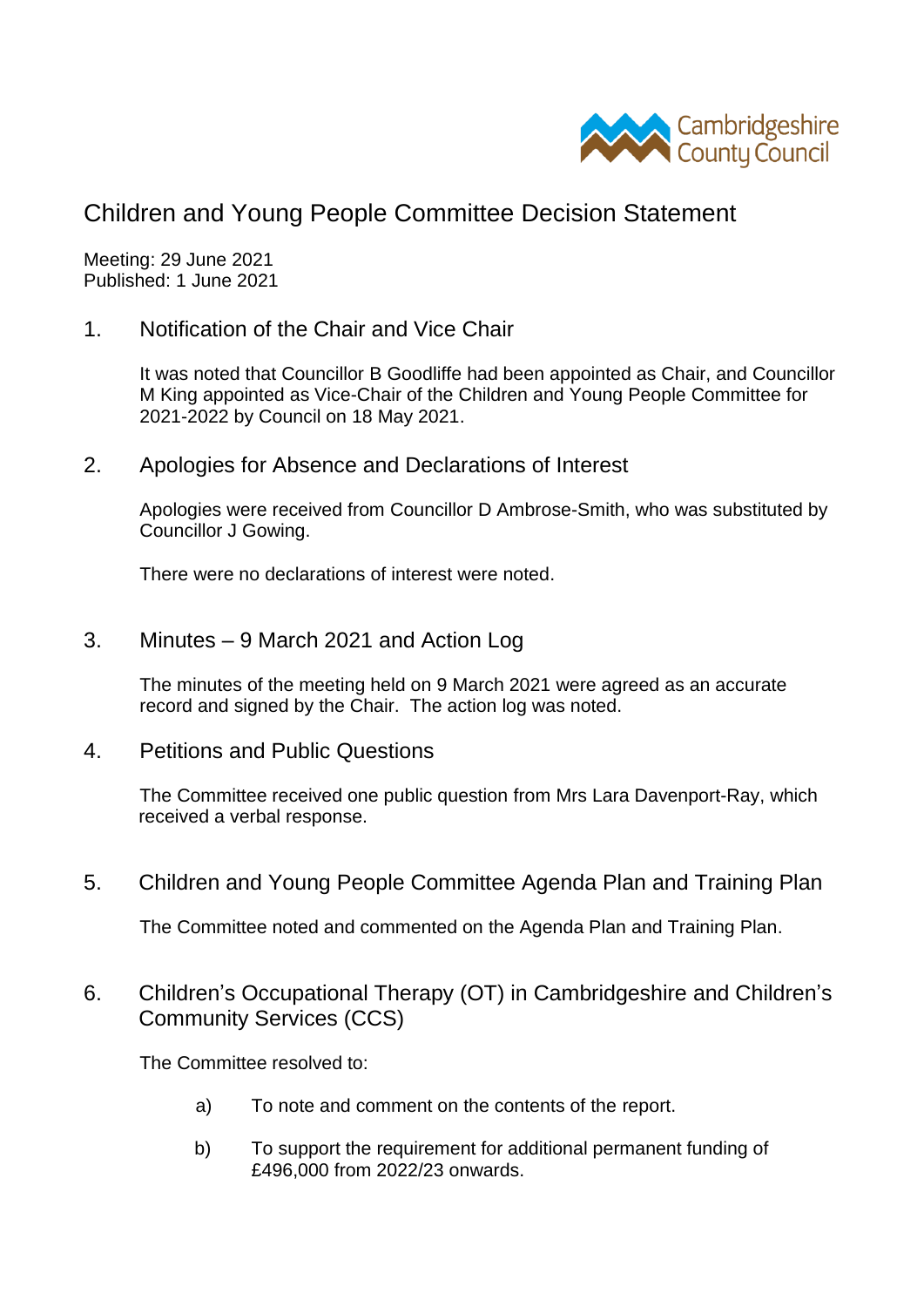## 7. Finance Monitoring Report

The Committee resolved to:

- a) Review and comment on the report.
- b) Note the Section 256 arrangement in respect of Overnight and Residential Short Breaks.
- c) Recommend the changes to the capital programme budgets from the Business Plan as summarised in Appendix C for approval by the Strategy and Resource Committee.
- 8. Service Director's Report

The Committee resolved to note the report.

9. Supporting Vulnerable Families

The Committee resolved to refer the request for up to £537k of funding to support supermarket vouchers and wider support to families during the summer holidays to the Strategy and Resource Committee for decision.

10. Cambridgeshire Sufficiency Strategy

The Committee resolved to adopt the sufficiency strategy included as Appendix 1 to the report.

## 11. Appointments to Outside Bodies and Internal Advisory Groups and Panels Report

The Committee resolved to:

- i. Review and agree the appointments to outside bodies as detailed in Appendix 1.
- ii. Review and agree the appointments to Internal Advisory Groups and Panels, as detailed in Appendix 2.
- iii. Note the appointment of Councillor Anna Bradnam as Chair of the Corporate Parenting Sub-Committee and Councillor Philippa Slatter as Vice Chair for 2021/22;
- iv. Note the Local Authority School Governor appointments for spring term 2021 as detailed in Appendix 3.